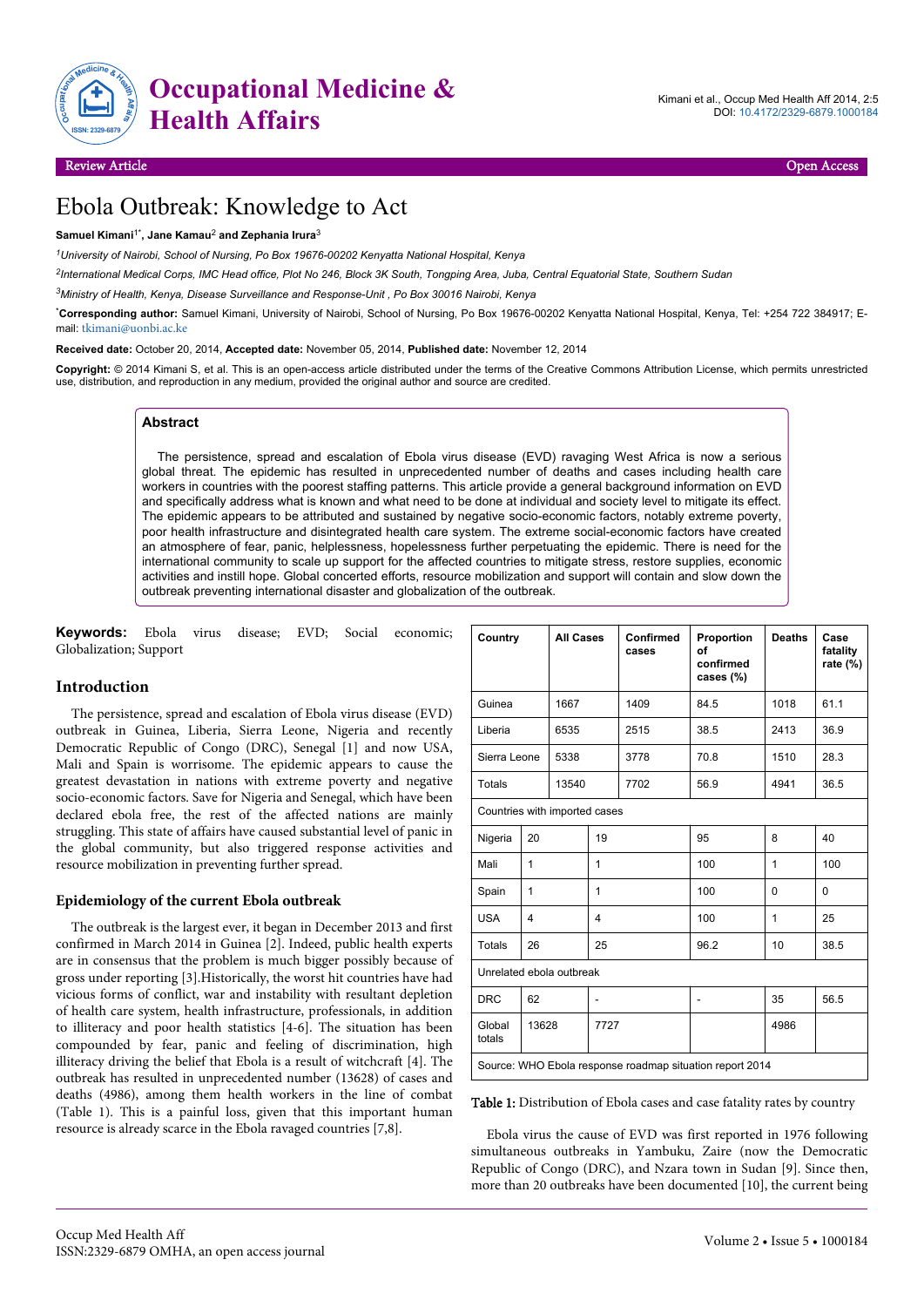the largest on the basis of deaths, cases, duration, geographical spread, resource mobilization [3], fear, response and media coverage. The virus (named after river Ebola in DRC), is an RNA type which belongs to the family of filoviruses [11,12]. There are five distinct ebolavirus sub-types namely; Zaire, Bundibugyo, Taï Forest, Sudan and Reston. The later is pathogenic to non-human primates only [13]. The strain causing the current epidemic carries 97% homology to Zaire ebolavirus samples found in the DRC and Gabon [2]. This strain has previously been attributed with the highest mortality (90%), but the current outbreak has an estimated case fatality rate of 70.8% [1]. The case fatality rate differs from one country to the other depending of classification of cases and elimination of some by experts for failure to meet case definitions after review (Table 1).

The Ebola virus is a zoonotic pathogen, with outbreaks originating from an animal reservoir and possibly involving other intermediary species [14]. Fruit bat appears to be the culpable reservoir, although that linkage has not been confirmed [15]. In most instances, the outbreak has emerged from geographically restricted rural areas. In early 2014 for example, the outbreak emerged in a remote region of Guinea near the borders with Sierra Leone and Liberia [14]. This was similar to the infections seen in DRC, though the outbreak was unrelated to the West African type (no contact or travel history to West Africa). Interesting, a positive history of the case having slaughtered a bush animal was given, corroborating the fact that Ebola virus is a zoonotic pathogen. The circulation of Ebola virus among humans is rare, possibly explaining the intermittent and unpredictable nature of the outbreaks [14]. Human infections however, can be acquired from intermediate mammalian hosts, including domestic pigs and primates. Transmission to humans occurs through direct contact with tissue or bodily fluids from an infected animal. Onward human to human transmission is through direct contact with blood, secretions (sweat, sputum, vomit, diarrhea, blood, urine, vaginal fluids or semen), organs, or other body fluids of infected persons (alive or dead) [3]. Furthermore, touch of beddings or other inanimate objects contaminated with bodily fluids result in transmission. Person to person transmission may also occur through direct inoculation by contaminated instruments such as needles, pins, razors blades [16,17] and the so called nasocomial transmission through contaminated needles and syringes [18]. Patients become infectious once they are symptomatic (2 to 21 days after infection), and may persist even after symptoms subside (virus persists in body fluids). The current epidemic appears to be exclusively sustained by person-to-person transmission through physical contact [14].

## **Pathogenesis of Ebola viral disease**

The pathogenesis of EVD is not well-understood, however, the immune system and vascular bed appears to be a direct target [19,20-25]. Studies in nonhuman primates have shown that Ebola virus replicates in monocytes, macrophages, and dendritic cells [24]. The virus has also been isolated in endothelial cells, fibroblasts, hepatocytes, and adrenal cells, following in situ hybridization and electron microscopy. The virus disseminates to lymph nodes, the liver, and the spleen. Patients with severe disease produce extremely high levels of inflammatory cytokines, which destroy normal tissue and microcirculation, leading to profound capillary leakage, renal failure, and disseminated intravascular coagulation [25]. Inhibition of the type I interferon response seems to be an important pathogenic pathway of Ebola. Dysregulation of the coagulation cascade and production of pro-inflammatory cytokines by macrophages leads to shock and multiorgan failure and dysfunction in the terminal phase [15]. There may be Page 2 of 4

some inflammatory response and significant lymphocyte apoptosis, which leads to lymphopenia and seems to be a marker of prognosis.

# **Clinical features of EVD**

The EVD is a syndrome that can rapidly lead to death within days following the onset of symptoms. The incubation period is minimum 2 days and 21 days maximum, with average 8 days for the majority [26]. The case fatality rate has been documented between 50-90% [11,26]. Initially the clinical symptoms are nonspecific, with sudden onset of fever, chills, myalgia, and malaise. This makes the diagnosis difficult because the symptoms may be confused with those of endemic diseases in Africa, such as malaria, typhoid fever, bacterial meningitis, or Lassa fever [14]. The initial phase is followed by flu-like symptoms (rhinorrhoea, cough, and shortness of breath); gastrointestinal symptoms (diarrhea, nausea, vomiting and abdominal pain); a maculopapular rash has also been described [26] and, finally hemorrhagic symptoms in the most severe cases (Table 2). Hemorrhagic complications occur in fewer than half of infected persons, and gross bleeding is relatively rare. Poor prognosis is associated with the development of shock, encephalopathy, and extensive hemorrhage [15,26]. Hematological and blood chemistry profile of importance include leukopenia, thrombocytopenia, elevated levels of aminotransferase and prothrombin, and partial thromboplastin times with presence of fibrin split products indicating diffuse intravascular coagulation [15].

| Cases                                                    | <b>Definition</b>                                                                                                                                                                                                                                                                                                                                                                                                                                                                     | Signs and<br><b>Symptoms</b>                                                                                                            |  |  |  |  |  |
|----------------------------------------------------------|---------------------------------------------------------------------------------------------------------------------------------------------------------------------------------------------------------------------------------------------------------------------------------------------------------------------------------------------------------------------------------------------------------------------------------------------------------------------------------------|-----------------------------------------------------------------------------------------------------------------------------------------|--|--|--|--|--|
| Probable case                                            | Any suspected person evaluated by<br>a clinician (or died) from suspected<br>Ebola and had epidemiological link to<br>a confirmed case                                                                                                                                                                                                                                                                                                                                                | Sudden<br>onset of high<br>grade fever,<br>Myalgia<br>and                                                                               |  |  |  |  |  |
| Suspected case                                           | Any person (alive or dead) who had<br>sudden onset of high grade fever,<br>had contact with a suspected,<br>probable or confirmed Ebola case or<br>sick animal or any person with high<br>grade fever with at least three of the<br>following symptoms;<br>headache.<br>vomiting, anorexia, loss of appetite<br>diarrhea, lethargy, stomach pain,<br>joint pain, difficult in swallowing,<br>breathing difficulties, hiccups or any<br>person with unexplained bleeding<br>tendencies | malaise<br>Headache.<br>Abdominal<br>pain<br>Diarrhea<br>Muscles pain<br>General body<br>weakness<br>Bleeding<br>(Internal/<br>external |  |  |  |  |  |
| Confirmed case                                           | Any probable or suspected case<br>whose sample test positive for Ebola<br>virus by laboratory techniques.                                                                                                                                                                                                                                                                                                                                                                             |                                                                                                                                         |  |  |  |  |  |
| Source: WHO Ebola response roadmap situation report 2014 |                                                                                                                                                                                                                                                                                                                                                                                                                                                                                       |                                                                                                                                         |  |  |  |  |  |

## **Diagnosis of EVD**

Diagnostically, early EVD symptoms mimic other endemic diseases common in tropics because of similarities in clinical presentation [8]. It is therefore critically important, to obtain careful and prompt travel history for the last 3 weeks given the incubation period of 21 days. In the affected countries, it is important to ask about travel to the outbreak area, history of contact with cases and participation in burial of Ebola corpses. The criteria for suspecting EVD include typical symptoms such as high grade fever of sudden onset, profound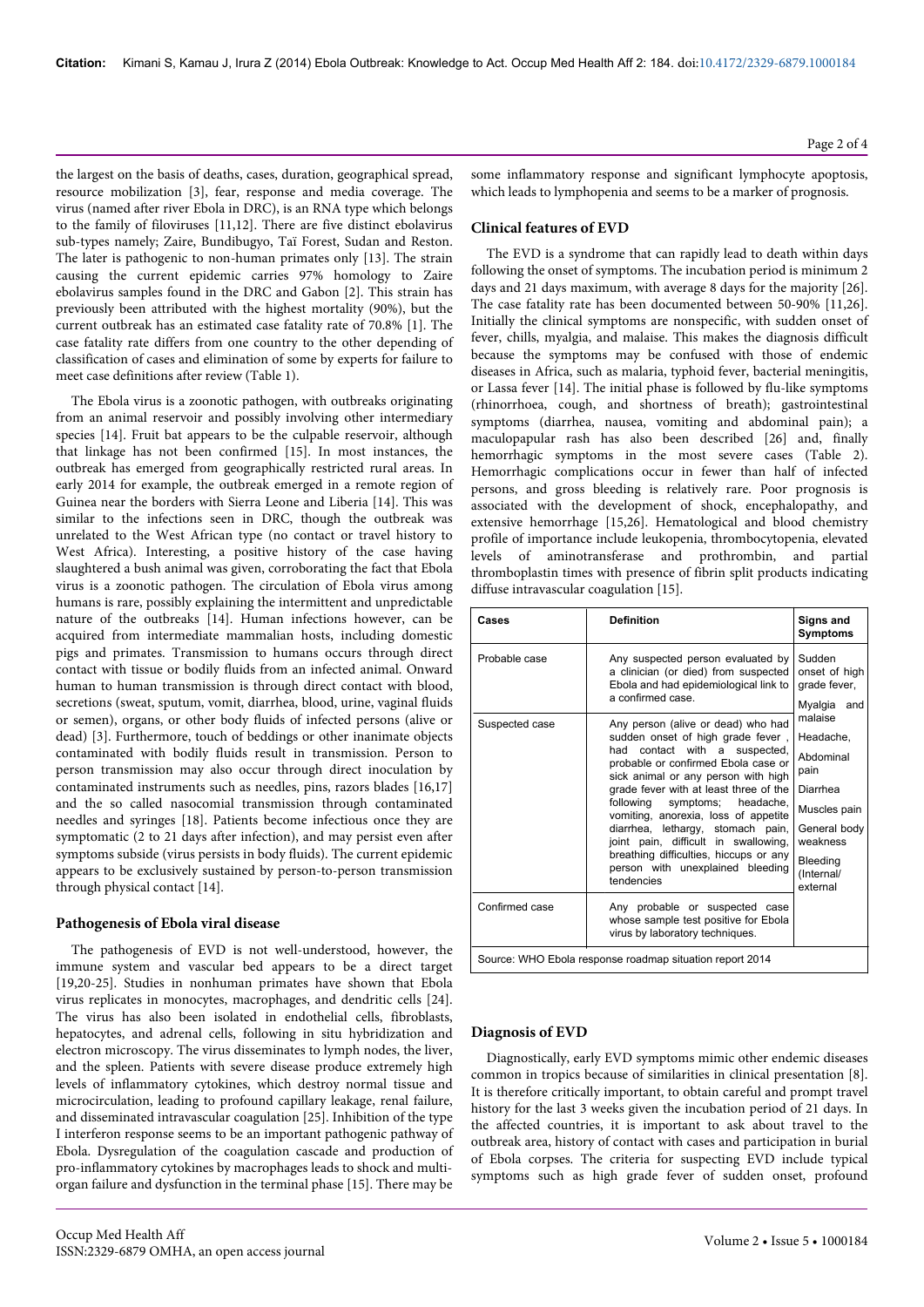weakness, and diarrhea. Blood specimens usually begin to test positive on polymerase-chain-reaction–based (PCR) diagnostics 1 day before symptoms appear [14]. When the diagnosis is suspected, PCR and antigen detection by enzyme-linked immunosorbent assay (ELISA) are the most useful tests. The ELISA test elicits specific IgG and IgM antibodies (presence of IgM antibody indicates recent infection). More so, both ELISA and PCR tests are important for antigen detection in blood, serum or organ homogenates. Postmortem diagnosis is typically through immunohistochemical examination of formalinfixed skin biopsy specimens [18,27]. Serial testing for the cases and samples should be submitted with clinical notes for ease of interpretation of the test results. The test results should be made available within 24 hour to guide public health decisions and actions [27]. Unfortunately, these tests are only available in referral centers or national reference laboratories and have not been readily available in remote areas of Africa where most outbreaks have occurred.

#### **Treatment and EVD case management**

There is no approved specific treatment or vaccine for EVD. However, enhanced case management in isolated units should be initiated once EVD is suspected. Symptomatic and supportive management is the mainstay for treatment of patients with EVD [28,29]. These interventions if instituted aggressively together with intensive care support, significantly improve survival, reduce case fatality and minimize nosocomial transmission [3,14]. Evidence from the two American cases that were evacuated with EVD from Liberia to receive first notch care in Atlanta, USA with impressive results of 100% recovery and zero transmission support the aforesaid. Such care should involve advanced hemodynamic monitoring and interventions including; volume repletion, blood pressure maintenance and other life supporting activities notably oxygenation, pain control, nutritional support, treatment of secondary bacterial infections and preexisting conditions thus reducing case fatality significantly [14].

#### **Prevention and control measures**

In massive outbreaks, as is the case with West Africa, establishment of emergency operations/response centers, as well as communication and social mobilization programs are required. These programs help the affected populations understand and comply with infection control measures, while they also assist health authorities understand how the measures can be introduced in a culturally sensitive way [3]. Confirmed as well suspected case management offers an opportunity for systematic surveillance, training and supervision of health workers on clinical evaluation and appropriate interventions, infection control and barrier nursing practices to minimize health facility transmissions. Health workers and those at risk of infection (burial, morticians, drivers and care takers) should be provided with protective materials (masks, gloves, plastic aprons, gum boots and head wear). They should be trained on downing, handling and removal of the personal protective equipment (PPE) during and after the procedure to minimize transmission. Health workers should be trained in counseling and guidelines for the proper discharge of patients, as discharge and management of convalescent patients is critical in the management of the epidemic. To prevent/reduce EVD transmission in the community, safe burial practices including identification and instituting trained burial teams and providing guidelines for burial should be observed. Additionally, Ebola corpses should be safely transported from the isolation units in body bags to the burial ground. To avoid further spread of infection through transporting the dead Page 3 of 4

bodies over long distance, suspicious community deaths should be buried in the community by the trained burial team [27].

Quick systematic response to EVD should involve, public sensitization, early diagnosis, patient isolation, contact tracing, strict adherence to bio-safety guidelines in laboratories, barrier nursing procedures and use of PPE by all health care workers, disinfection of contaminated objects and areas, and safe burials 3 are the cornerstone for Ebola infection containment. These measures serve to interrupt transmissions in both health facility and community settings. To achieve them, substantial funding is required. In the current epidemic albeit slow initial response, a well-coordinated international response has been initiated and sustained so far. The declaration by WHO on the current outbreak as a public health emergency of international concern (PHEIC) [3] triggered sustained efforts toward mitigating and containing the epidemic. Some bold measures such as mobilization of resources to a tune of millions of US dollars towards buying of personal protective equipment (PPE), awareness and laboratory diagnosis among others have been implemented. Furthermore, the national governments of the affected countries have declared EVD a national disaster, raising the response level and increasing resource mobilization, and establishing a disaster response mechanism and banning of international travel by the affected persons and contacts [3]. The national governments instituted stringent measures of screening all people arriving and departing from air and sea ports and closure of borders to support control measures.

#### **Social-economic effects of EVD outbreak**

Ebola outbreak has interrupted human activities through forced closure/slowdown of social and economic activities such as schools, market places and cross-border trade, mining and agricultural sectors in the affected areas. Furthermore, major airlines from Western, Asia and Africa countries have suspended their flights in response to the WHO call for containment of the epidemic, pressure from citizens and travel advisories [8,3]. These factors put together though critical in the outbreak containment appear ineffective. The interventions have perpetuated the isolation of already stressed communities through economic marginalization and a possible cause of economic meltdown. Financial, human resource support and mobilization for the affected countries is a critical measure in combating the outbreak. This approach will guarantee economic survival, logistical (including hospital) supplies, awareness creation thus mitigating fear, panic and feeling of discrimination hence promoting case tracking and surveillance.

Finally, the epidemic has brought to the fore key issues; first, the need to invest and develop health care infrastructure and human resource capability for responding to epidemics. Second, there is need to invest in biomedical research for drugs and vaccines for diseases endemic in low economic countries as a social responsibility by the multinational drug companies as a matter of priority. This may be hampered by limited knowledge on EVD including sequencing, evolutionary pattern and trend of the virus. Third, the ethical debate in health care got exciting; this is in light of patients with EVD who were put on experimental drug (ZMapp) that had shown effectiveness in non-human primates [19] whether or not the therapy contributed to their recovery is difficult to conclude. This together with military support for ebola outbreak raises ethical issues and/or knowledge of such non-conventional method applications for humanitarian purposes. This epidemic however, has also seen a decision made to accelerate the trials for vaccine against Ebola on health subjects in